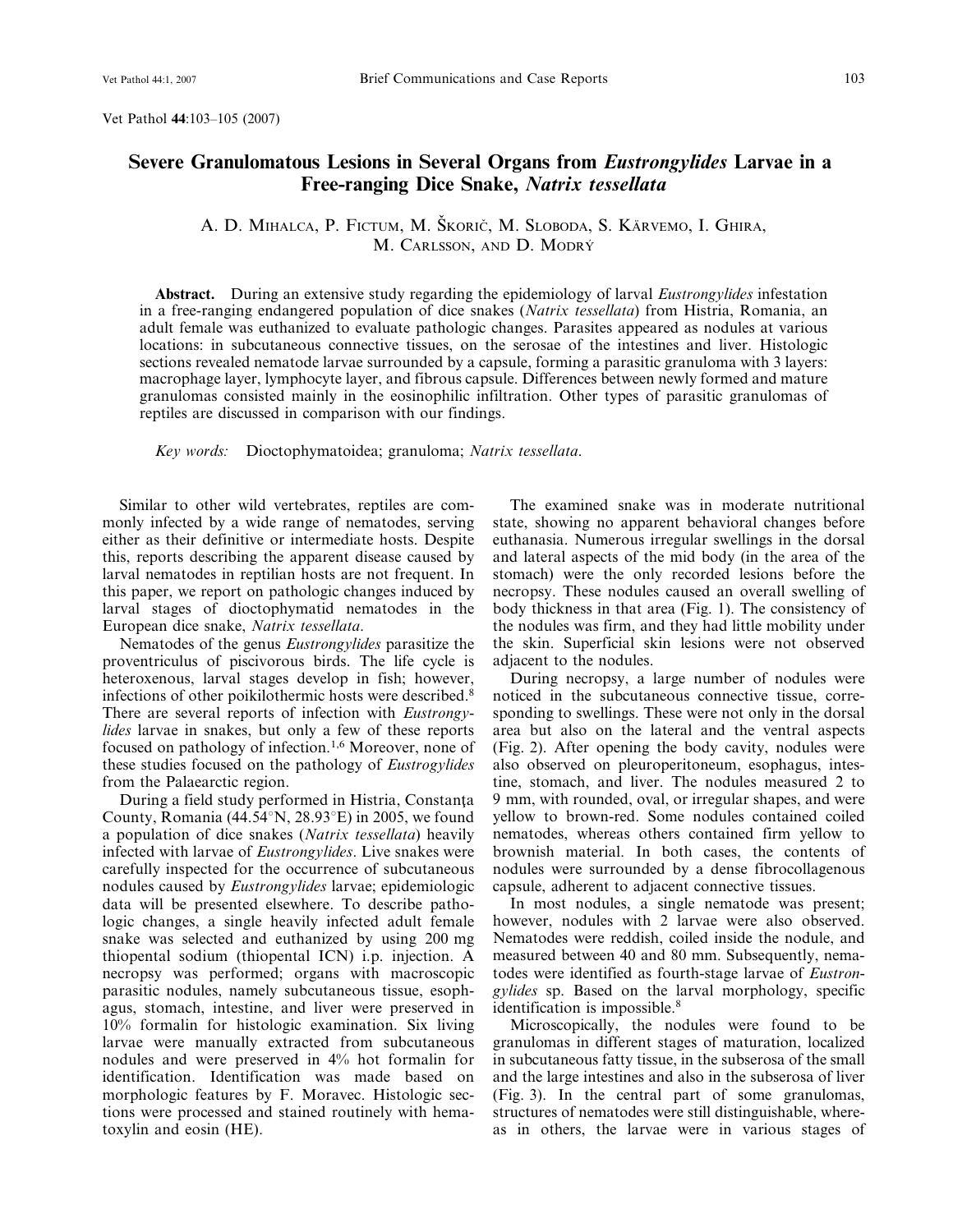

Fig. 1. Body; dice snake. Swellings are visible in the mid body of the snake (arrowhead).<br>Fig. 2. Body; dice snake. Nodules are attached to the surrounding connective tissue.

Fig. 2. Body; dice snake. Nodules are attached to the surrounding connective tissue.<br>Fig. 3. Liver; dice snake. Central necrosis is present within subcapsular granuloma. I Fig. 3. Liver; dice snake. Central necrosis is present within subcapsular granuloma. HE.<br>Fig. 4. Stomach; dice snake. Central necrosis and mineralization (arrowhead) is p

Stomach; dice snake. Central necrosis and mineralization (arrowhead) is present in subserosal granuloma. HE.

Fig. 5. Liver; dice snake. Central necrosis, macrophage layer (black arrowhead) and lymphocyte layer (white arrowhead) with eosinophilic infiltrate (arrow) are forming the 3 layers of parasitic granuloma. HE.

Fig. 6. Liver; dice snake. Eosinophilic infiltrate and macrophages are present near cuticle of nematode (arrowhead) in early stage subcapsular granuloma. HE.